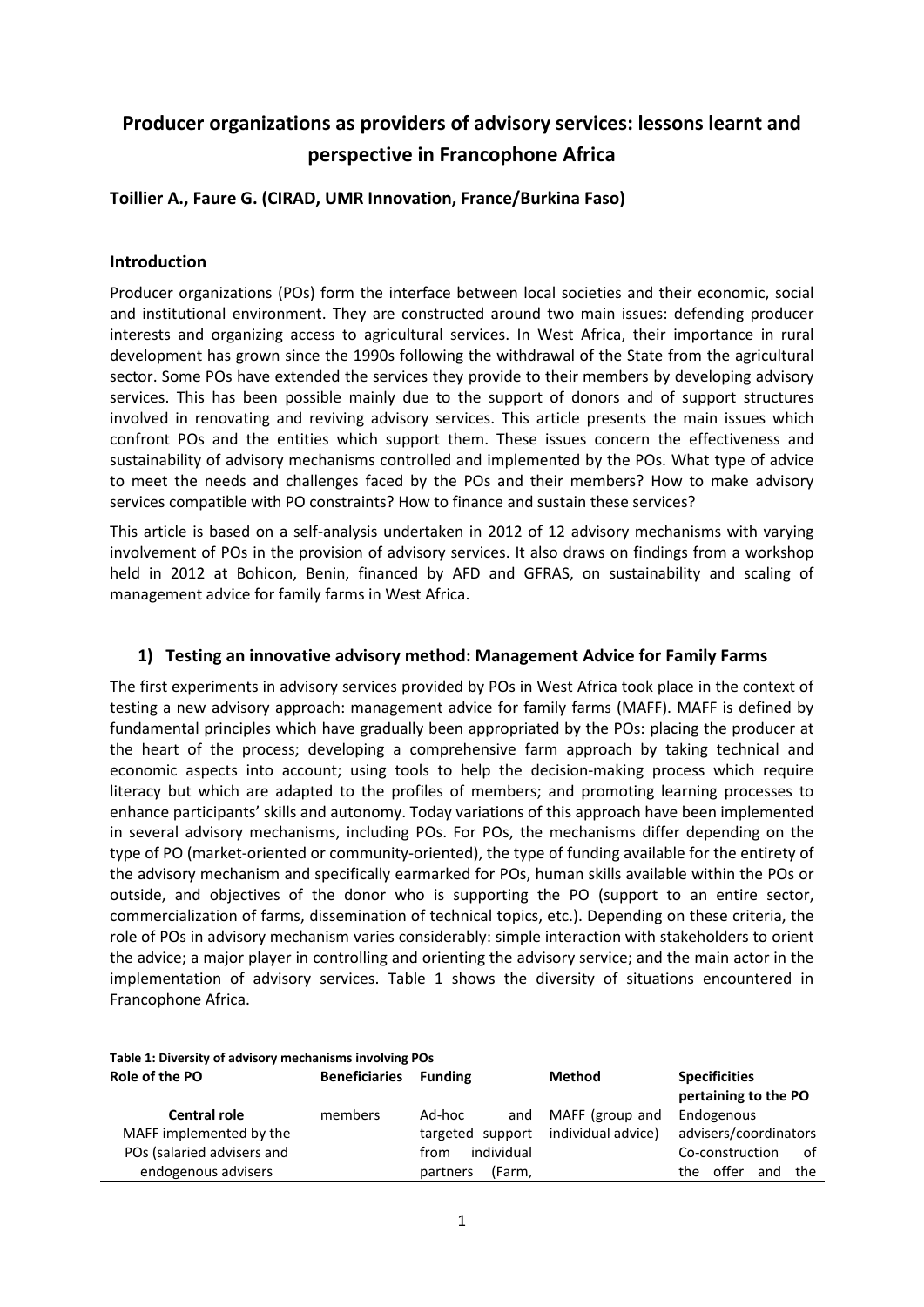| managed by the PO) and           |                       | Afdi,             | Snv), |                    | demand |
|----------------------------------|-----------------------|-------------------|-------|--------------------|--------|
| controlled by multi-service      |                       | support           | from  |                    |        |
| POs (planning and evaluation)    |                       | donors            |       |                    |        |
| <b>Marginal role</b>             | Producers or          | Partially         | self- | Mixed (MAFF and    |        |
| MAFF implemented by an           | front-line            | financed, support |       | other<br>advisory  |        |
| entity specifically dedicated to | <b>PO<sub>S</sub></b> | from donors       |       | approaches)        |        |
| advisory services                |                       |                   |       |                    |        |
| (development association or      |                       |                   |       |                    |        |
| consultants) but controlled by   |                       |                   |       |                    |        |
| <b>PO<sub>S</sub></b>            |                       |                   |       |                    |        |
| MAFF backed by a sector-         | <b>Members</b>        | Development       |       | MAFF (group and    |        |
| strengthening programme and      |                       | programme         |       | individual advice) |        |
| partially controlled by a PO     |                       |                   |       |                    |        |
|                                  |                       |                   |       |                    |        |
| Service provider                 | Producers             | Multi-donor       |       | Mixed              |        |
| Implementation by POs of a       | front-<br>and         | projects          |       |                    |        |
| specific advisory activity       | line POs              |                   |       |                    |        |
| (contract between a project      |                       |                   |       |                    |        |
| and a PO)                        |                       |                   |       |                    |        |

Based on the lessons learned from these MAFF experiences, we show how MAFF meets the requirements of members and of the PO. We identify the challenges faced by the POs, and we make recommendations for making the advisory service sustainable and more efficient.

## **2) How does MAFF meet both member expectations and PO objectives?**

The participation by the PO leadership in orienting advisory services, the presence of advisers employed by the PO and of 'endogenous' advisers not only guarantee the relevance of the advisory service (greater consideration of cultural aspects, of local knowledge and farmer perceptions which are often ill-understood by external projects) but also impart improved sustainability of the approaches developed, especially after donor-funded projects come to an end.

#### **The co-construction of the offer and the demand takes time**

As with any advisory service, the demand is built concurrently with the offer. In the early years of the experiment, producers had the usual expectations, conditioned by their perception of how an advisory service could help them: literacy, access to new farming techniques, and access to equipment or inputs. In the case of MAFF, the co-construction of the advisory content is especially long (from 5 to 10 years) because the advisory service seeks to address complex and nonstandardized problems. The majority of POs are still in this phase of co-construction, but the specifics of MAFF proposed by the POs (PO-grounded advisory services) are beginning to emerge.

#### **Training for the members**

One objective of the POs is to provide quality services to their members. MAFF is a service that is able to respond to member demands for improving agricultural production, food security and incomes.

MAFF primarily 'awakens' marginalized producers, struggling at the edge of subsistence, to the possibilities of improving their lives by improving farm management practices: for example, better management of their crops in order to ensure food security, better calibrating input use to reduce production costs, planning their spending to avoid debt, and reorganizing the workforce for its more efficient use. MAFF allows participants to make more informed decisions by adopting a management approach based on the diagnosis, planning, action, and evaluation of their actions. Capacity building of its members through MAFF directly strengthens the PO since well-managed farms (high production, low debt, etc.) are required for a strong and healthy PO (existence of marketable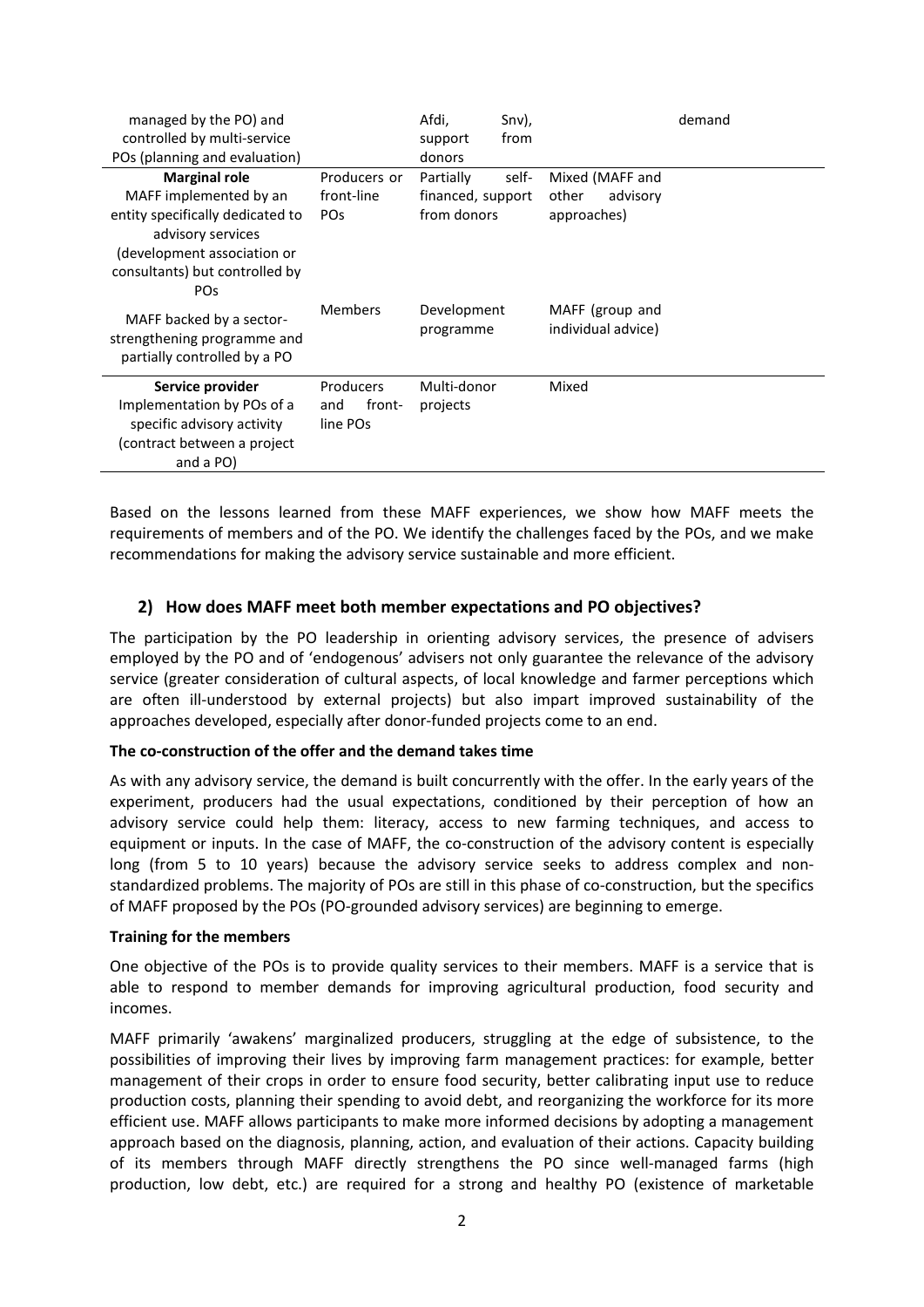surpluses, reduced risk of debt, etc.). Finally, some MAFF participants assume responsible positions in the PO and use management skills acquired from the MAFF for the PO's benefit.

## **Strengthening the PO**

MAFF also helps create a new type of capital for the POs. This capital consists, in part, of improved knowledge of their members' farms (yields, margins, incomes, etc.). It helps orient advisory services based on member needs, engender debates within the POs on issues that arise from advisory activities, negotiate better prices for the sale of agricultural products by having knowledge of the economic performances of the members, and better orient other services directed towards the members (access to inputs, credit, etc.). This capital also consists of new skills acquired by those responsible in the PO for managing the advisory service (managing advisers, managing a budget, planning and evaluating activities, etc.) which can also prove useful in managing the PO's other activities.

## **3) Limitations encountered by the POs**

The problems encountered by the POs in implementing MAFF pertain to both the characteristics of the POs themselves and the novelty of the MAFF approach. We discuss here four main challenges.

First, POs are organizations whose capacities are generally still weak. A PO's leadership encounters recurring difficulties in managing an advisory service (planning and evaluating advisory activities to be implemented, managing advisers whether employees or endogenous, etc.) and in inscribing it an overall strategy for the PO's development (building an advisory service that meets both member needs as well as the PO's strategic objectives, developing an advisory service that complements the other services that the PO provides, etc.). As a result, there exists a co-evolution between the MAFF and the PO, with the latter improving the quality of its advisory service as it goes ahead with the MAFF experiment but also as and when it acquires more experience and greater self-reliance for undertaking all its activities.

Second, a PO has difficulties in managing the heterogeneity of its members in terms of their profiles (woman vs man, passive vs proactive, etc.), training (literacy level, basic school education), socioeconomic structures (farm size and income), etc. These heterogeneities call for the development of varied and innovative advisory tools in the context of limited financial and human resources at the PO level. For example, how to advise women who are not farm managers as opposed to those who are? How to deliver advice to illiterates? How to make a difference in hard-to-access remote communities?

Third are difficulties pertaining to the skills required to provide advisory services. POs have to make a difficult choice between recruiting skilled but expensive advisers and less qualified ones but of lower quality. The combination of employee advisers and endogenous ones, tried out in many situations, appears to meet the needs of members and field constraints. The employed adviser provides basic training and oversees the most important events. The endogenous adviser continuously monitors members, provides ad hoc assistance in filling notebooks, and can even deliver more specialized advice corresponding to his personal experience. However, the status of endogenous advisers remains problematic.

Fourth, there are the difficulties related to economic models that have to be invented to provide an advisory service. On the one hand, members' low farm incomes and the lack of direct evidence of the economic gains accruing from MAFF do not encourage members to pay for advice. On the other hand, the POs struggle to develop economic activities (sale of inputs and marketing of members' products) which would allow them to finance other services such as advisory ones. With very few exceptions, the POs remain heavily dependent on donor aid and thus, to some extent, on advisory models imposed by the entities supporting them. They cannot evolve at their own pace and explore advisory methods which would better meet the challenges they face. Furthermore, it was noted that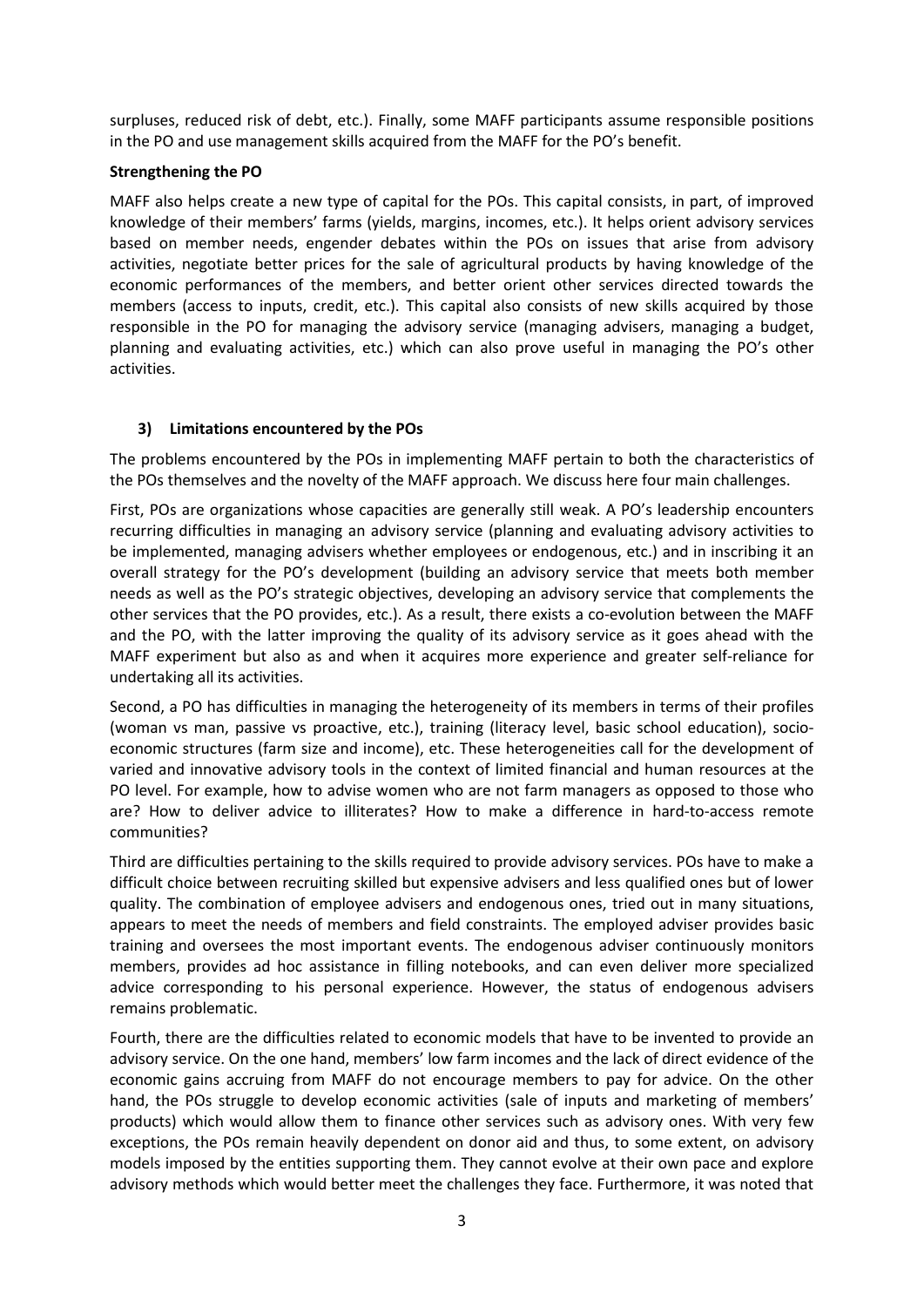elected officials often have little knowledge of issues related to MAFF, which limits their abilities to defend MAFF and identify financial solutions to sustain the service.

# **4) Challenges in improving the efficiency and sustainability of PO advisory services**

Based on the findings of the Bohicon workshop of 2012, the following five broad recommendations were made to actors who support POs in their agricultural advisory activities.

## **Supporting the POs in the co-construction of the advisory service**

If the MAFF service has to help the PO achieve its goals, it has to be designed as a service which is complementary to the PO's other activities and not as an isolated service. Therefore an overall vision of the PO's strategy and activities becomes necessary, not only in order to define the objectives of the advisory service and the methods to use, but also the skills to mobilize (advisers and managers of the advisory mechanism), the mode of governance and the funding of the service. The transposition of standard advisory approaches developed for other situations has shown its limits. It is a matter, therefore, of supporting the POs and working with them over time to identify advisory models most suitable to each situation. This finding argues for building sustainable capacity in countries in order to provide local support to POs and advisory service stakeholders.

## **Making POs part of agricultural advisory networks**

A major factor in making PO advisory services sustainable is the recognition by policy makers of PO skills and the added value of a PO advisory service. Arguments need to be built around the impact of MAFF and to raise awareness amongst technical, institutional and financial partners on the efficient role of POs in the scaling up and scaling out of advisory services. There already exist several networks in which the POs can contribute their views and proposals: at the national level are the advisory platforms managed by governments or private actors such as the *'Réseau Gestion'* in Burkina Faso; at the sub-regional level, the RESCAR-AOC network; at the continental level, AFAAS; and globally, GFRAS.

#### **Building monitoring and evaluation systems and measuring MAFF impact**

In order to orient and refine the offer of advisory services, produce results which demonstrate the MAFF's positive impacts and build arguments which could be used to convince donors and politicians, investments need to be made in (i) the capitalization and analysis of data collected during the advisory sessions and (ii) the creation of rigorous survey and feedback systems combining qualitative and quantitative approaches. For the former, it is important to build up the capacity to support POs in managing monitoring-and-evaluation systems that would be useful to its operations. For the latter, significant support from research will be necessary to come up with methods that could provide compelling evidence of MAFF's effectiveness.

#### **Devising new economic models**

The overdependence on donor funding by PO-managed advisory mechanisms raises doubts on the sustainability of these mechanisms. Since the wide diversity of POs precludes a one-size-fits-all solution, new economic models have to be created on a case-by-case basis. They have to combine modest member contributions, self-funding by the PO and external support. It is obvious that the latter will continue to be a necessity for the foreseeable future. Self-funding is essential in ensuring that the advisory service retains a certain independence from external actors and for it to be financial sustainable. In the case of particular sectors, self-funding can take the form of member levies, as in the case of cotton, or can be part of related services provided by the PO (advice and supply of inputs, advice and credit, advice and marketing). Such an approach will have a strong impact on the contents of the advice and the methods used to deliver it.

#### **Building adviser profiles and toolboxes**